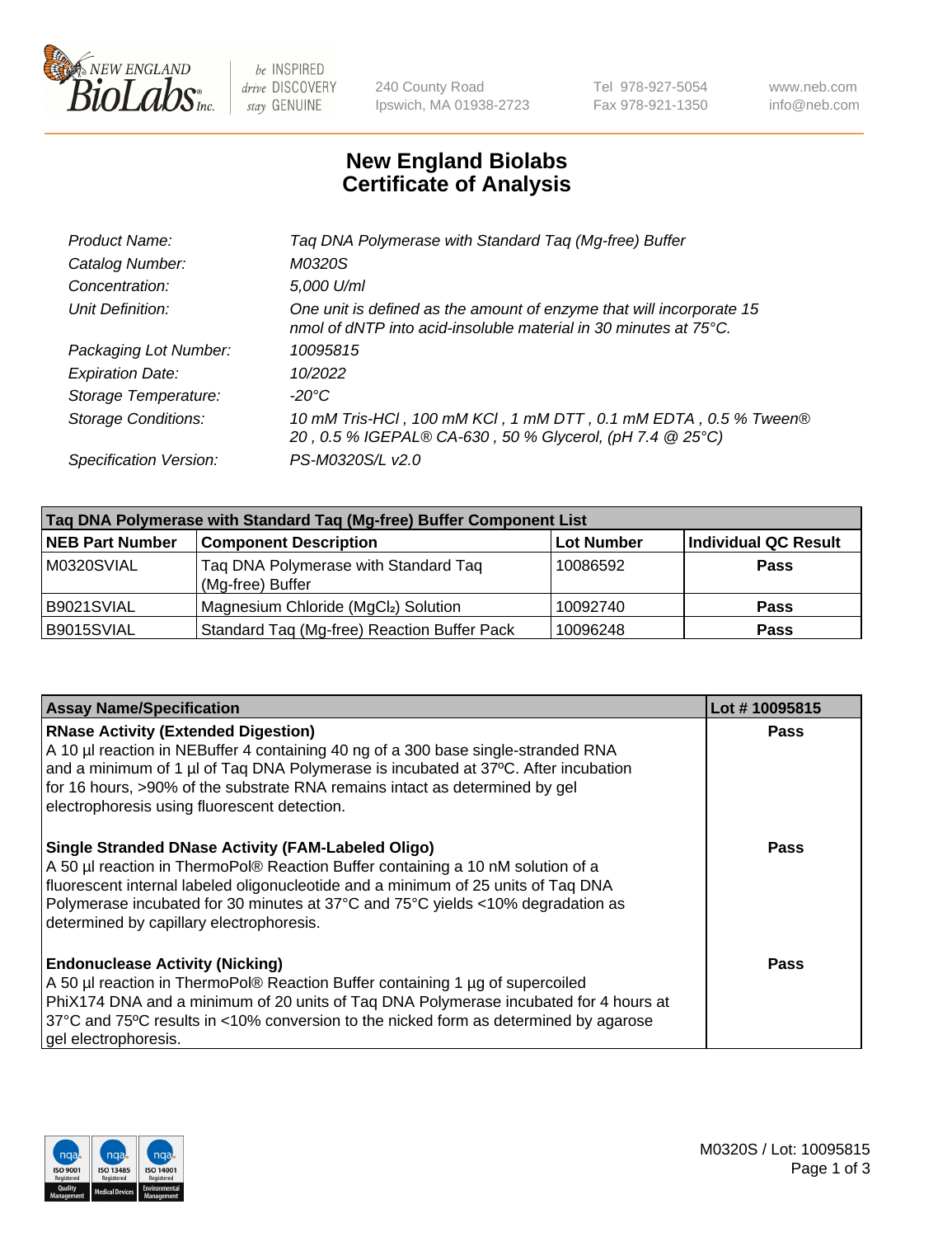

be INSPIRED drive DISCOVERY stay GENUINE

240 County Road Ipswich, MA 01938-2723 Tel 978-927-5054 Fax 978-921-1350

www.neb.com info@neb.com

| <b>Assay Name/Specification</b>                                                                                                                                                                                                                                                                                                                                                                                           | Lot #10095815 |
|---------------------------------------------------------------------------------------------------------------------------------------------------------------------------------------------------------------------------------------------------------------------------------------------------------------------------------------------------------------------------------------------------------------------------|---------------|
| Non-Specific DNase Activity (16 Hour)<br>A 50 µl reaction in NEBuffer 2 containing 1 µg of T3 or T7 DNA in addition to a<br>reaction containing Lambda-HindIII DNA and a minimum of 5 units of Taq DNA<br>Polymerase incubated for 16 hours at 37°C results in a DNA pattern free of<br>detectable nuclease degradation as determined by agarose gel electrophoresis.                                                     | Pass          |
| PCR Amplification (5.0 kb Lambda DNA)<br>A 50 µl reaction in Standard Taq (Mg-free) Reaction Buffer plus 1.5 mM MgCl2 in the<br>presence of 200 µM dNTPs and 0.2 µM primers containing 5 ng Lambda DNA with 1.25<br>units of Tag DNA Polymerase for 25 cycles of PCR amplification results in the<br>expected 5.0 kb product.                                                                                             | Pass          |
| <b>Phosphatase Activity (pNPP)</b><br>A 200 µl reaction in 1M Diethanolamine, pH 9.8, 0.5 mM MgCl2 containing 2.5 mM<br>p-Nitrophenyl Phosphate (pNPP) and a minimum of 100 units Taq DNA Polymerase<br>incubated for 4 hours at 37°C yields <0.0001 unit of alkaline phosphatase activity<br>as determined by spectrophotometric analysis.                                                                               | Pass          |
| <b>Protein Purity Assay (SDS-PAGE)</b><br>Taq DNA Polymerase is ≥ 99% pure as determined by SDS-PAGE analysis using Coomassie<br>Blue detection.                                                                                                                                                                                                                                                                          | <b>Pass</b>   |
| <b>qPCR DNA Contamination (E. coli Genomic)</b><br>A minimum of 5 units of Taq DNA Polymerase is screened for the presence of E. coli<br>genomic DNA using SYBR® Green qPCR with primers specific for the E. coli 16S rRNA<br>locus. Results are quantified using a standard curve generated from purified E. coli<br>genomic DNA. The measured level of E. coli genomic DNA contamination is $\leq 1$ E. coli<br>genome. | Pass          |

This product has been tested and shown to be in compliance with all specifications.

One or more products referenced in this document may be covered by a 3rd-party trademark. Please visit <www.neb.com/trademarks>for additional information.